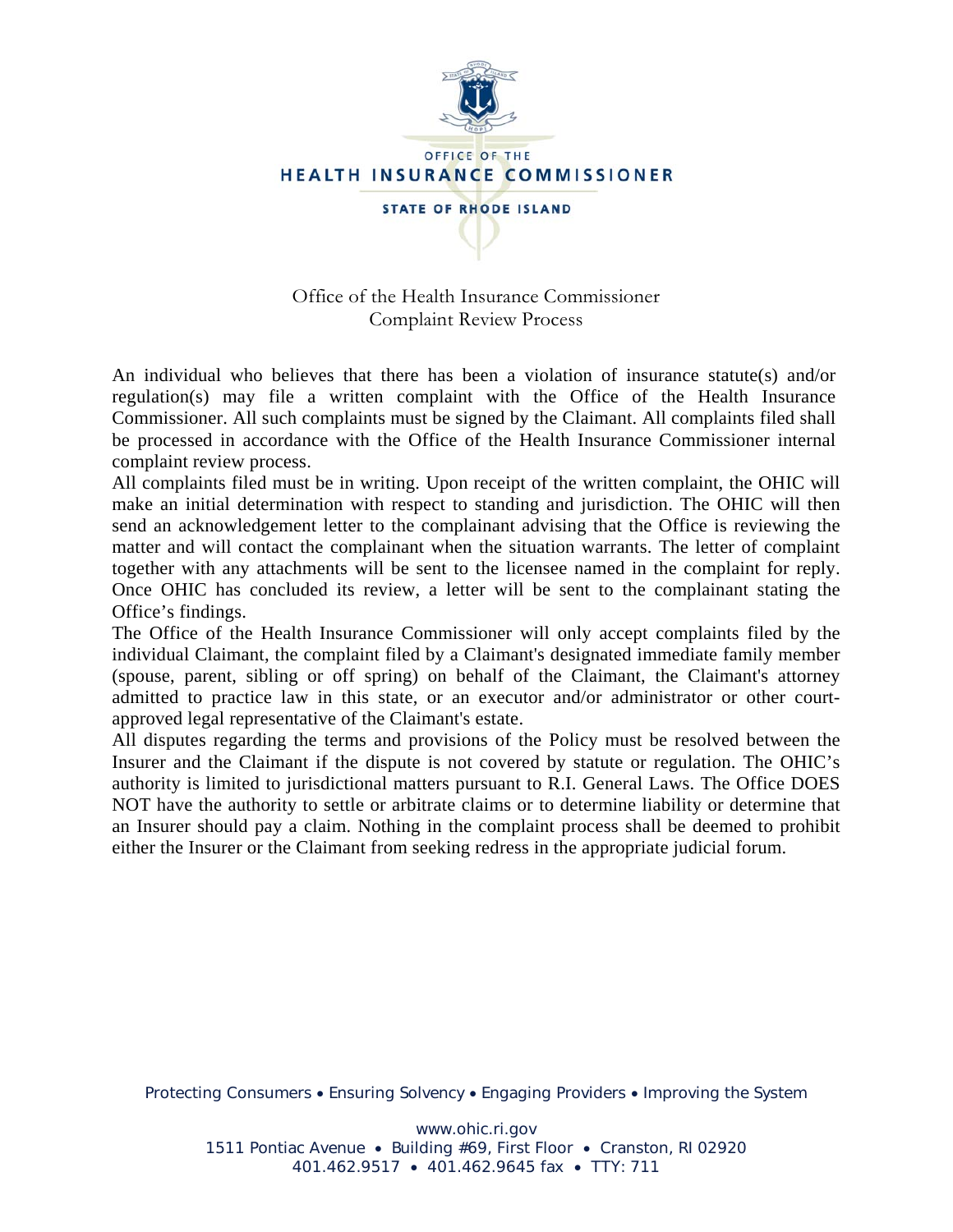State of Rhode Island and Providence Plantations Office of the Health Insurance Commissioner 1511 Pontiac Ave Bldg 69-1 Cranston, RI 02920

## OFFICE OF THE HEALTH INSURANCE COMMISSIONER COMPLAINT FORM (Please print or type all information clearly)

Before you file a complaint with the Office of the Health Insurance Commissioner, we suggest that you first contact the licensee named in this complaint in an effort to resolve the issue(s). If you do not receive a satisfactory response, then complete this form and attach copies of any important papers that relate to your complaint. Do NOT send original documents. Please mail your completed form to the address shown above.

\_\_\_\_\_\_\_\_\_\_\_\_\_\_\_\_\_\_\_\_\_\_\_\_\_\_\_\_\_\_\_\_\_\_\_\_\_\_\_\_\_\_\_\_\_\_\_\_\_\_\_\_\_\_\_\_\_\_\_\_\_\_\_\_\_\_\_\_\_\_\_\_\_\_\_\_\_\_\_\_\_\_\_

COMPLAINT FILED BY:

| Name:              |                              |       |                |  |
|--------------------|------------------------------|-------|----------------|--|
| Address:           |                              |       |                |  |
| City:              |                              | State | $\chi$ ip code |  |
| Type of Insurance: | <b>HEALTH INSURANCE ONLY</b> |       |                |  |

COMPLAINT FILED AGAINST:

Name and address of Insurance Company and/or individual/firm/licensee complaint filed against.

Policy # \_\_\_\_\_\_\_\_\_\_\_\_\_\_\_\_\_\_ Claim #\_\_\_\_\_\_\_\_\_\_\_\_\_\_\_\_\_\_

Have you contacted the licensee involved in this matter? Yes/No. If yes, please indicate the person(s) and dates(s) contacted in your details of the complaint on page 2 of this form and attach copies of any correspondence sent to and received from the licensee(s).

**\_\_\_\_\_\_\_\_\_\_\_\_\_\_\_\_\_\_\_\_\_\_\_\_\_\_\_\_\_\_\_\_\_\_\_\_\_\_\_\_\_\_\_\_\_\_\_\_\_\_\_\_\_\_\_\_\_\_\_\_\_\_\_\_\_\_\_\_\_\_\_\_\_\_\_\_\_\_\_\_\_\_\_\_** 

Have you previously written to the Office of the Health Insurance Commissioner or Department of Business Regulation- Division of Insurance about this matter? Yes/No. If yes, please provide DOI File #\_\_\_\_\_\_\_\_\_and attach copies of any correspondence sent to and received from this Office on this matter.

Have you reported this matter to the Attorney General's Office or any other government agency? Yes/No. If yes, please provide agency name and a copy of any communication sent and received:

Government Agency

Contacted: File#